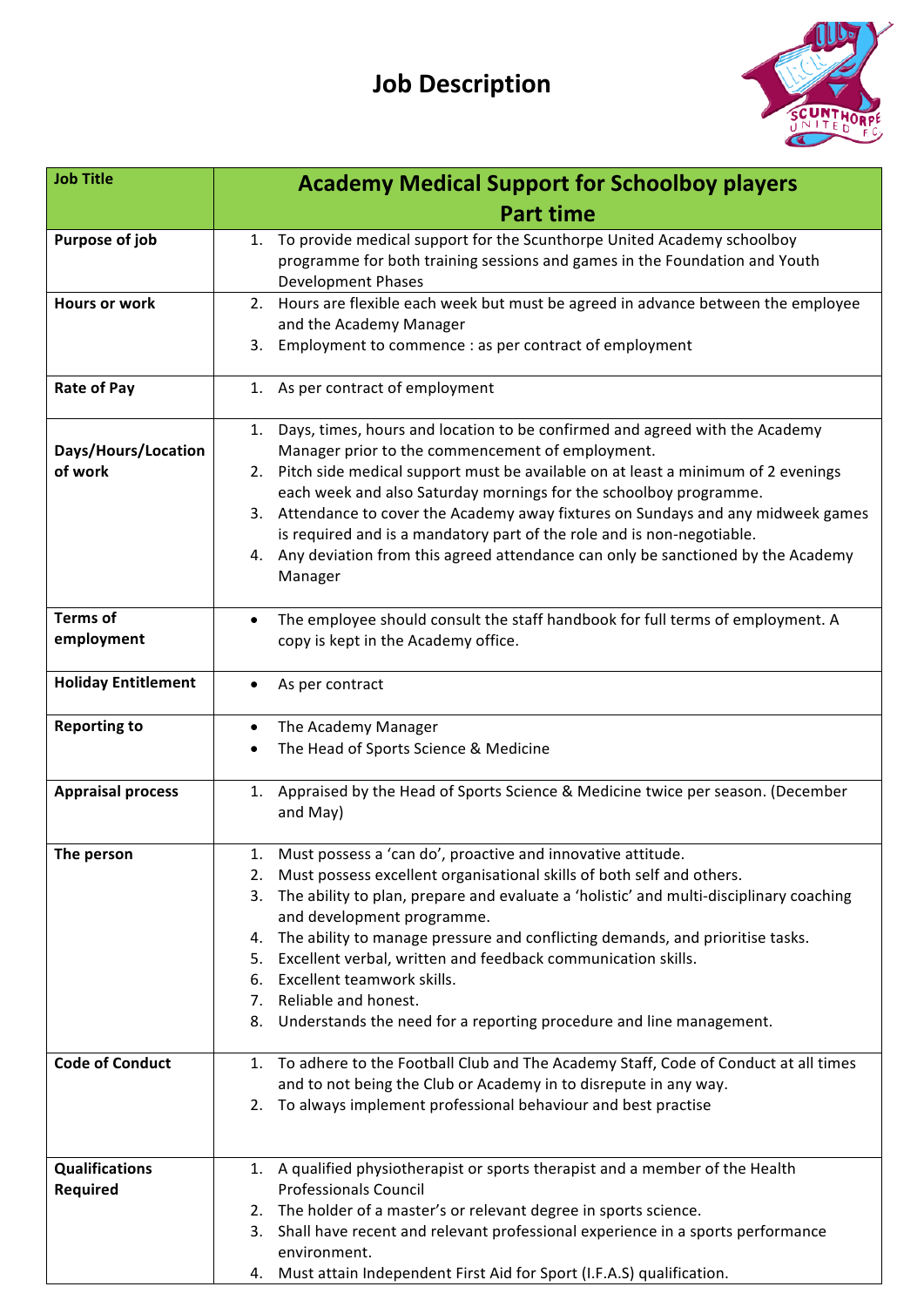|                           | 5. Must maintain First Aid at Work qualification and training at least once every three |
|---------------------------|-----------------------------------------------------------------------------------------|
|                           | years.                                                                                  |
|                           | 6. Must maintain a valid Criminal Records Bureau (CRB)                                  |
|                           | Must maintain a valid Safeguarding Children certificate.<br>7.                          |
|                           | Qualifications must be produced prior to commencement of any employment<br>8.           |
|                           |                                                                                         |
| <b>Computer skills</b>    | 1. Must be adept in use of computer systems including Excel, Word, and Power Point to   |
|                           | basic level.                                                                            |
|                           | 2. Excellent knowledge of internet and email.                                           |
|                           | 3. Must be able and prepared                                                            |
|                           |                                                                                         |
| Professional              | 1. Must undertake verifiable 'In house' Academy Continued Professional Development      |
| Development               | organised by the Club.                                                                  |
|                           | 2. Must attend at least 5 hours of verifiable in-service training to be provided by the |
|                           | Football Association or The Football League every year.                                 |
|                           | 3. Must attend any other C.P.D. events as directed by The Academy Manager.              |
|                           |                                                                                         |
| <b>Treatment &amp;</b>    | 1. Provide on-pitch treatment of injuries sustained during training and/or match play.  |
| <b>Management of</b>      |                                                                                         |
| injury pitch side and     |                                                                                         |
| in training               |                                                                                         |
|                           |                                                                                         |
| <b>Communication</b>      | 1. Demonstrate a professional manner, excellent communication and personnel skills.     |
|                           | 2. Communicate regularly and effectively with the Head of Sports Science & Medicine     |
|                           | and all Academy coaching staff in each phase and develop good working                   |
|                           | relationships with all staff whether full or part time.                                 |
|                           |                                                                                         |
| <b>Club &amp; Academy</b> | 1. Ensure that the Philosophy, Culture, Values of the Football Club and the Academy are |
| Philosophy                | communicated to parents and players on an on-going basis through the medical            |
| <b>Culture, Values</b>    | department.                                                                             |
| <b>Vision</b>             |                                                                                         |
| <b>Additional</b>         | To include any other reasonable requests or tasks made by the Academy Manager<br>1.     |
| responsibilities          | throughout the course of part time employment.                                          |
|                           |                                                                                         |

I can confirm that I agree with and will work to the job description

Name…………………………………………………….Signed……………………………………………………….. Date………………

Academy Manager ……………………………………Signed……………………………………………………………………Date…………………